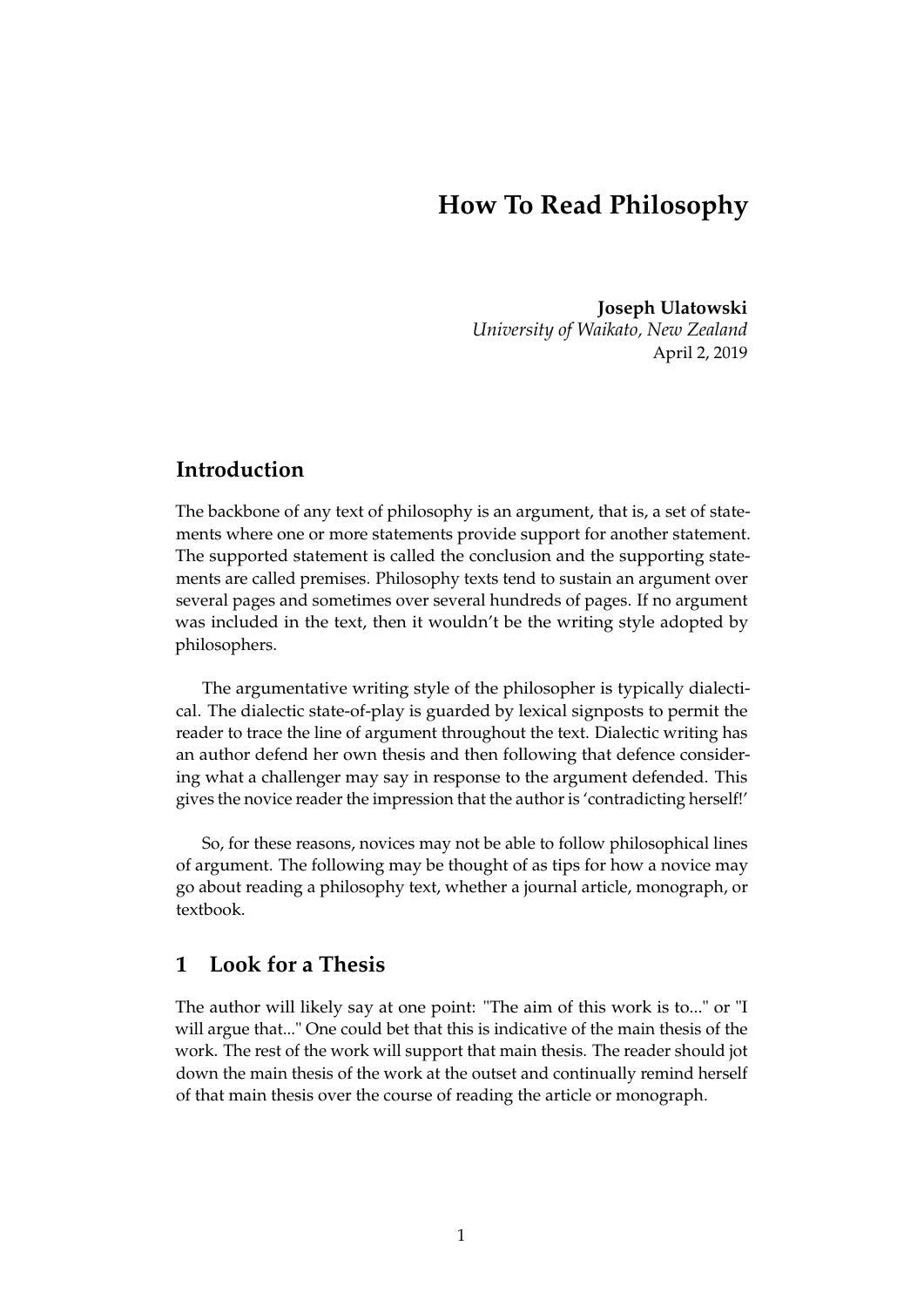## **2 Look for Material in Support of the Thesis**

The rest of the work will likely provide reasons for believing that the main thesis is true. The reasons that authors provide for a main thesis will be further supported by auxiliary arguments that lend support for the premises that lead the reader to the main conclusion. Again, it is important for the reader to jot down notes about these reasons and forms of evidence.

(An exercise I have students do for my 200/300/500 level papers is to outline the main argument of a text in standard outline form [1... (premise), 2. ... (premise), 3. ... (1,2)]. Doing so ensures me that students have taken the time to review the text carefully for the main argument and that students will be prepared to discuss the main argument of the paper in lecture or seminar.)

#### **3 Take Notes, A Lot of Notes**

Taking notes shouldn't be confined to the classroom. Reading a philosophy text is far more difficult than reading a harlequin novel or the latest instalment of J.K. Rowling. Readers too often believe that they're able to 'get it' just by reading through a text without so much as writing in the margins. I don't believe that for a second. Readers should write in the margins, write in the text, and write in one's own notebook. Just as with the notes one takes in lectures, students should return to their notes regularly and review what they have written about the texts. Use notes as a resource for studying the texts you're reading.

## **4 Read the End, Twice**

The critical argument of a philosophy paper tends to come in the last three or four pages of the text. This is especially true of journal articles. Re-read the last three or four pages (likely the penultimate and concluding section) of the article twice or three times.

This rule doesn't typically apply to monographs. In books, authors have a greater degree of freedom to spread the main argument out over several chapters. The main argument, especially a critical one, needn't be confined to the penultimate or concluding chapter of a book. In fact, an author may choose to place the most critical argument up front at the beginning of the book.

## **5 Feeling lost?**

Obfuscation means there's a problem lurking. While an aim of philosophical writing is clarity, authors very often miss the target. In reading a philosophy text, whenever one comes upon a passage that seems unclear, take note: the author's probably attempting to bluff the reader. Obfuscation is a defence